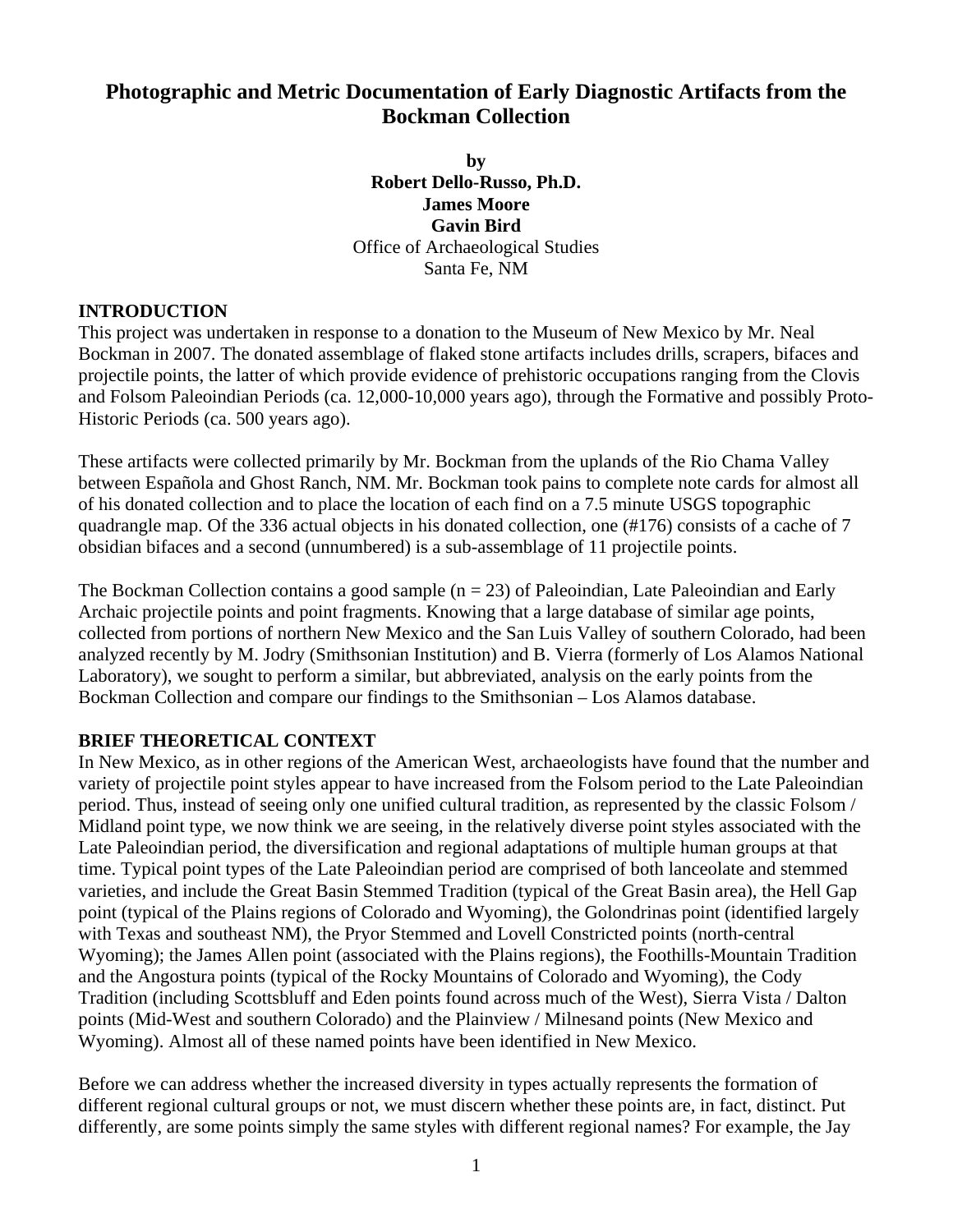point in New Mexico has generally been associated with the start of the Early Archaic period. However, in other areas outside New Mexico, we see the Hell Gap and Great Basin Stemmed points occurring earlier than, and overlapping in time with, the New Mexico Jay point. Some have implied that, because these points appear to exist along a morphological continuum, they may actually be the same point occurring across a large region of the American West over the same broad period of time. Alternately, the continuation of this stylistic group over time may point to a continuity between Late Paleoindian and Early Archaic adaptations. Similar arguments might be advanced for the Sierra Vista / Dalton, Golondrinas, and James Allen points; the Milnesand and Plainview points, or possibly the Angostura, Foothills-Mountain and Pryor Stemmed points.

## **PROJECT DESCRIPTION**

The first goal of this project was to photographically and metrically document temporally diagnostic flaked stone artifacts in the Bockman Collection that represent the Paleoindian, Late Paleoindian (ca. 10,000-8000 years ago) and Early Archaic Periods (8000-5000 years ago).

The second goal of this project was to metrically compare early projectile points from the Bockman Collection to points listed in the Smithsonian Institution – Los Alamos database (Vierra et al., 2005). Since the database contains primarily metric measurements of Paleoindian, Late Paleoindian and Early Archaic points, it was our intention to augment this database with data from the Bockman Collection. Together with the Smithsonian-Los Alamos data, we hope eventually to address critical developmental questions about the relationship between Paleoindian and Early Archaic cultures in northern New Mexico and southern Colorado.

# **PROJECT RESULTS**

The images provided in Figure 1 are a small sample of the 23 early points documented in the Bockman Collection. These range from Clovis style (early Paleoindian period) to Folsom and Midland styles (middle Paleoindian period) to the Milnesand / Plainview, Agate Basin / Angostura, Golondrinas / Pryor Stemmed, James Allen, and Hell Gap styles (Late Paleoindian period) and finally to the Jay and Bajada styles (Early Archaic period).

Metric measurements were made for each of the 23 points selected for this study from the Bockman Collection and assembled into a small data base. A subset of the analytical attributes was selected in order to compare the points in this study with measurement means derived from the Smithsonian – Los Alamos database of points from southern Colorado and northern New Mexico. The attributes include: the Artifact Number, the Type Name, the Maximum Length (MxL), the Broken Length (BrL), the Maximum Width (MxW), the Maximum Thickness (MxTh), the Blade Width (BlW), the Neck Width (Neck W), the Blade Length (BlL), the Stem Length (Stem L), the Stem Width (Stem W) and the Base Depth (depth of basal concavity). The calculated means from the Smithsonian – Los Alamos database are provided in Table 1 and the results of our analysis, using a sub-set of attributes, are provided in Table 2.

We then made brief comparisons of metric dimensions between the Bockman Collection points and the Smithsonian – Los Alamos database. Most of the Late Paleoindian dates assigned to projectile points, and referenced in this section, are derived from Pitblado (2003) unless otherwise noted.

#### **Folsom & Midland**

Not surprisingly, each of the eight Folsom or Midland (unfluted Folsom) points in the Bockman Collection (Nos. 90, 178, 228, 239, 255, 276, 277 and 284) have MxW and MxTh dimensions that fall within the range of those in the Smithsonian – Los Alamos database. Based on this, Artifact No. 208, originally classified as a Clovis style can be reclassified as a Folsom style. The MxL dimension was not examined here, since all the Folsom points are broken bases only, rather than complete points. Folsom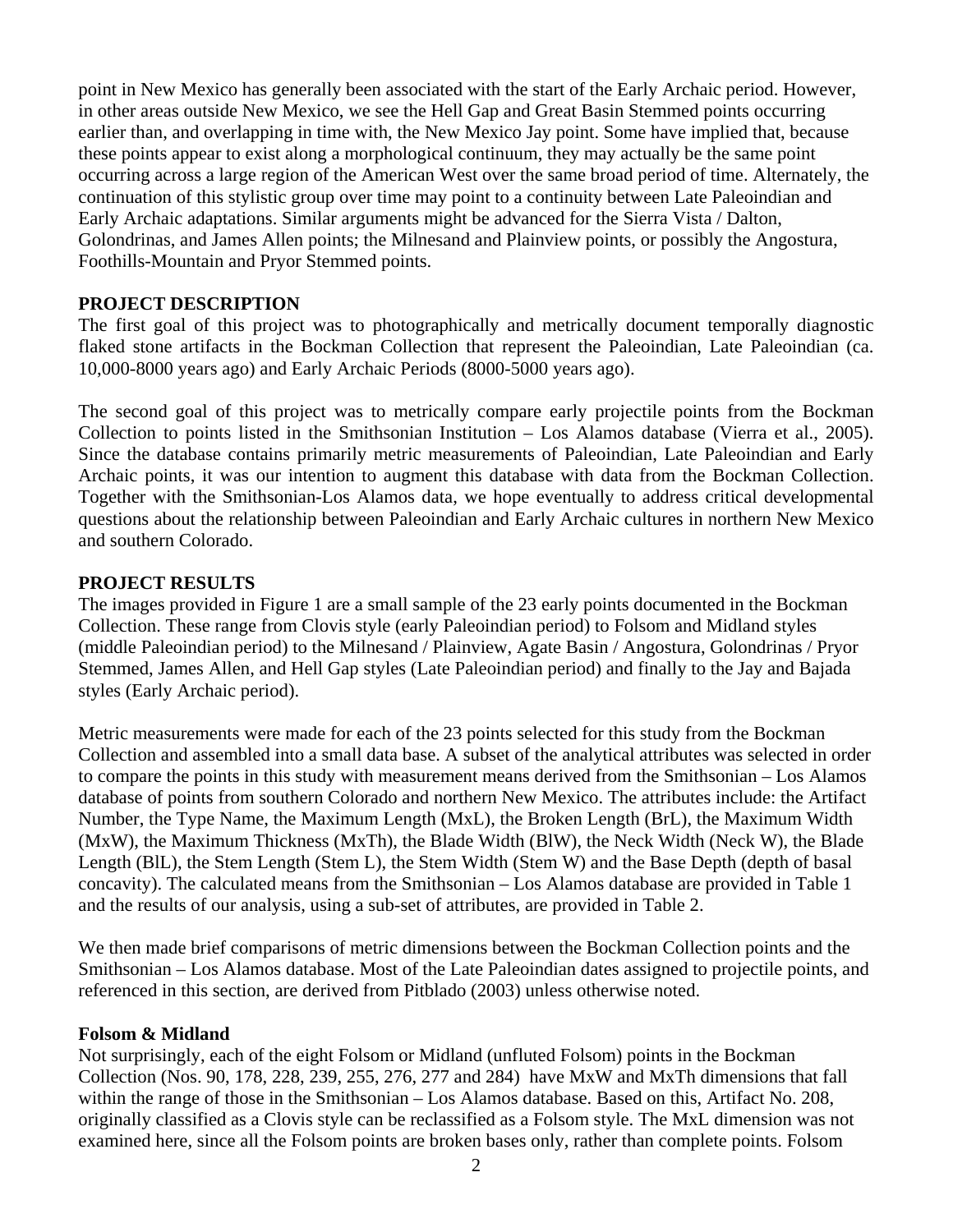and Midland points have a C-14 date range of 11,000 – 10,000 years and are considered to have been made during the middle Paleoindian period rather than the late Paleoindian period. Clovis points were not included in the Smithsonian – Los Alamos database and are, thus, not discussed here.

## **Agate Basin / Angostura**

Artifact No. 222 is basically a complete point and has been identified as an Agate Basin style, or a possible Angostura style. However, despite the fact that the MxL, MxW and MxTh dimensions of the specimen all fall within the respective ranges found in the Smithsonian – Los Alamos database for Angostura points, it does not have a concave base typical of the Angostura type. Angostura style points appear to be more similar to many points of the Foothills – Mountain Tradition (Frison, 1991) and, in some cases, Golondrinas points. Based on these findings, the Agate Basin name seems most appropriate for this specimen. The Agate Basin point has an approximate C-14 age range of 10,500 – 9,600 BP, which is older than the Angostura C-14 age range of 9,700 – 7,550 BP and was more likely made during the middle Paleoindian period.

## **James Allen**

Two points in the Bockman Collection (nos. 209 and 283) have been classified as James Allen / Golondrinas and James Allen styles, respectively. Artifact No. 209 is only a base fragment, while No. 283 is a complete point. As such, both No. 209 and No. 283 are within the MxW and MxTh ranges for the James Allen point, and No. 283 is just below the minimum for MxL by only 1.3 mm. Point No. 283 also fits within the MxL and MxTh ranges for the Angostura point as well, but is too thin in cross-section. It is also within MxL, MxW and MxTh ranges for the Sierra Vista / Dalton types, but on the low sides of those ranges. Point No. 209, on the other hand, is too narrow in comparison to the Angostura type but almost matches the means for MxW and MxTh for the Sierra Vista / Dalton types. Point No. 209 is thus most logically described then as a James Allen or Sierra Vista / Dalton point, rather than a Golondrinas. Clearly, the James Allen and Sierra Vista / Dalton types can be considered as overlapping, similar styles, but not similar to the Golondrinas style. The James Allen C-14 age range is 9,350 – 7,900 BP, which is similar to the Sierra Vista / Dalton age ranges.

# **Golondrinas & Sierra Vista / Dalton**

Artifact Nos. 173 and 209 have been classified as Golondrinas and James Allen / Golondrinas, respectively. As discussed above, Point No. 209 falls within the MxW and MxTh ranges for both the James Allen and the Sierra Vista / Dalton types. Point No. 173 is a complete point and it falls within the MxL range for James Allen, Angostura and Sierra Vista / Dalton, although it compares most favorably with the latter two styles. Also, it is too narrow and too thick to match a James Allen. While its width dimension falls comfortably within MxW ranges for Angostura and Sierra Vista / Dalton, it is too thick for the latter. These data reinforce the idea that No. 209 is not a Golondrinas point and further underscore the suggestion that Golondrinas and Angostura points are similar types. The Angostura point has a C-14 age range of 9,700 – 7,550 BP, which is quite similar to the Golondrinas range of ca. 9,500 – 8,400 BP (Perttula 2004).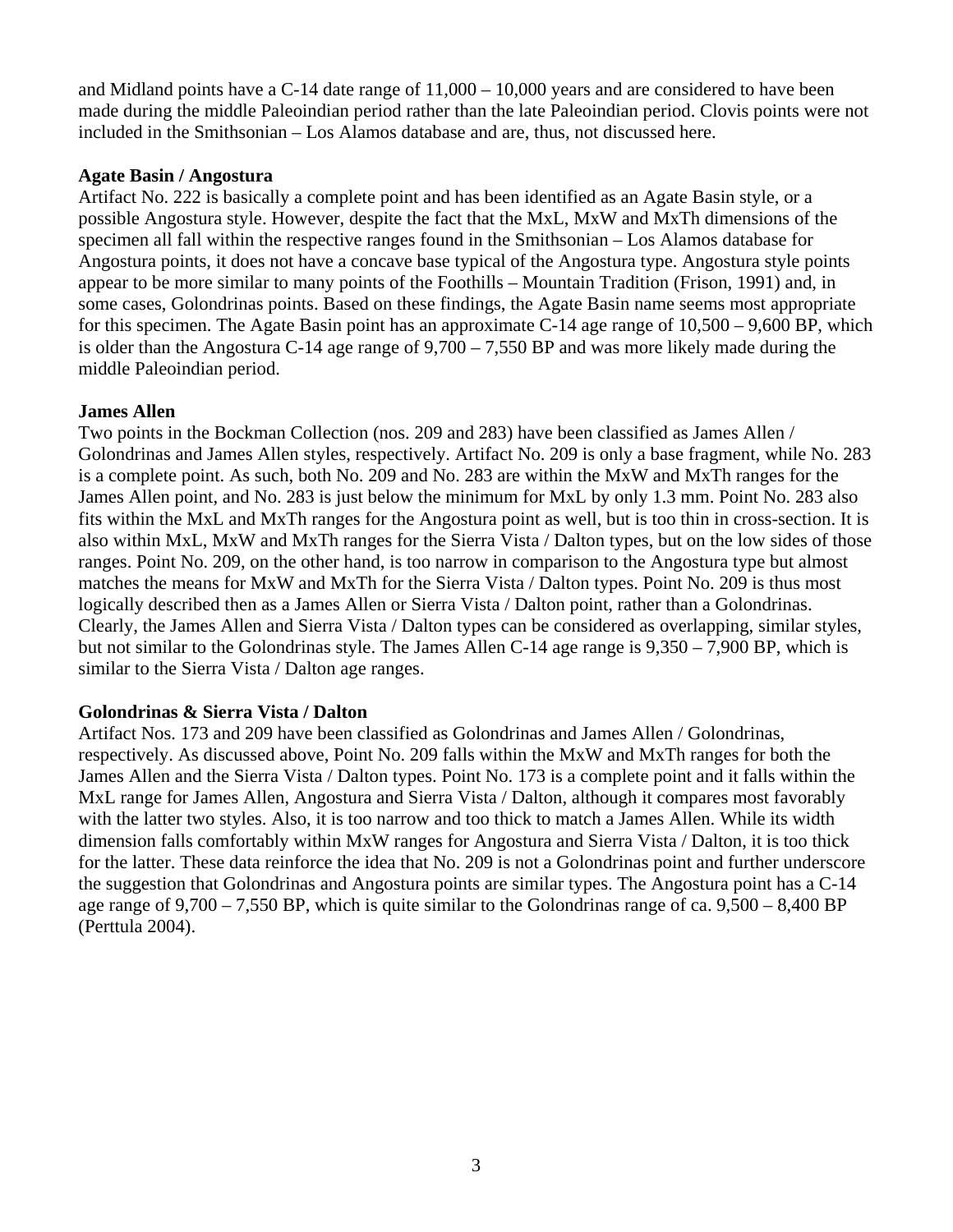|                         | raoic 1. Comparative statistics for Falcomulati, Late Falcomulati & Alchaic point types |                |       |                |                |                |                |                |                | $\sim$ DIMURSOFFICITY GARDENSU. |                |                |
|-------------------------|-----------------------------------------------------------------------------------------|----------------|-------|----------------|----------------|----------------|----------------|----------------|----------------|---------------------------------|----------------|----------------|
|                         | <b>DIMENSION</b>                                                                        |                |       |                |                |                | Neck           |                | Stem           | <b>Stem</b>                     | Base           | Max            |
| <b>TYPE</b>             | <b>STATISTIC</b>                                                                        | Mx L           | Br L  | Mx W           | Mx Th          | BI W           | W              | <b>BIL</b>     | L              | W                               | Depth          | N              |
| Folsom                  |                                                                                         |                |       |                |                |                |                |                |                |                                 |                |                |
|                         | mean                                                                                    | 36.77          | 31.42 | 22.48          | 4.43           | 18.49          | 21.34          | 23.12          | 25.81          | 21.12                           | 2.94           |                |
|                         | n                                                                                       | 7              | 13    | 19             | 20             | 5              | 2              | 5              | 2              | 8                               | 8              | 28             |
|                         | max                                                                                     | 55.69          | 60.27 | 41.54          | 8.65           | 24.59          | 21.63          | 53.93          | 28.16          | 28.30                           | 4.67           |                |
|                         | min                                                                                     | 24.24          | 16.32 | 13.13          | 2.73           | 11.97          | 21.04          | 9.46           | 23.45          | 14.11                           | 1.23           |                |
| Cody / Eden             |                                                                                         |                |       |                |                |                |                |                |                |                                 |                |                |
|                         | mean                                                                                    | 59.97          | 24.83 | 19.44          | 6.10           | 19.38          | 16.08          | 42.33          | 15.28          | 17.62                           | 1.36           |                |
|                         | n                                                                                       | 13             | 28    | 40             | 40             | 17             | 20             | 12             | 24             | 34                              | 18             | 41             |
|                         |                                                                                         | 94.00          | 57.02 | 26.01          | 9.20           | 25.89          | 21.10          | 57.64          | 28.61          | 23.33                           | 3.60           |                |
|                         | max                                                                                     |                | 10.21 | 14.06          | 1.33           | 15.44          | 7.01           | 21.90          | 7.29           | 14.26                           | 0.62           |                |
|                         | min                                                                                     | 42.63          |       |                |                |                |                |                |                |                                 |                |                |
| Jay                     |                                                                                         |                |       |                |                |                |                |                |                |                                 |                |                |
|                         | mean                                                                                    | 50.24          | 36.77 | 25.34          | 8.39           | 24.20          | 20.29          | 25.55          | 23.42          | 17.20                           | 1.83           |                |
|                         | n                                                                                       | 29             | 37    | 62             | 64             | 24             | 33             | 27             | 36             | 56                              | 17             | 64             |
|                         | max                                                                                     | 91.66          | 64.14 | 42.60          | 13.39          | 31.58          | 32.11          | 46.28          | 42.54          | 25.01                           | 3.27           |                |
|                         | min                                                                                     | 28.77          | 21.67 | 18.34          | 5.86           | 16.99          | 6.04           | 7.78           | 12.41          | 10.50                           | 0.73           |                |
| Bajada                  |                                                                                         |                |       |                |                |                |                |                |                |                                 |                |                |
|                         | mean                                                                                    | 41.62          | 41.66 | 20.92          | 8.36           | 19.96          | 16.94          | 22.70          | 19.97          | 16.60                           | 2.01           |                |
|                         | n                                                                                       | 32             | 26    | 56             | 57             | 45             | 49             | 33             | 47             | 42                              | 39             | 58             |
|                         | max                                                                                     | 58.83          | 62.13 | 32.54          | 10.52          | 31.65          | 21.58          | 43.16          | 32.49          | 20.53                           | 5.62           |                |
|                         | min                                                                                     | 27.10          | 23.00 | 17.04          | 5.67           | 12.83          | 6.04           | 6.91           | 13.53          | 12.83                           | 0.70           |                |
| Hell Gap                |                                                                                         |                |       |                |                |                |                |                |                |                                 |                |                |
|                         | mean                                                                                    | 80.55          | 34.77 | 28.38          | 8.17           | 28.60          | 24.52          | 47.69          | 35.53          | 17.18                           | 1.18           |                |
|                         | n                                                                                       | 4              | 3     | $\overline{7}$ | $\overline{7}$ | $\overline{4}$ | 4              | 3              | 3              | $\overline{7}$                  | $\overline{2}$ | $\overline{7}$ |
|                         | max                                                                                     | 91.91          | 48.66 | 31.18          | 9.55           | 30.23          | 29.20          | 62.27          | 55.53          | 21.59                           | 1.49           |                |
|                         | min                                                                                     | 61.88          | 23.40 | 24.91          | 6.59           | 26.15          | 21.33          | 34.16          | 24.56          | 11.66                           | 0.87           |                |
| <b>Great Basin Stem</b> |                                                                                         |                |       |                |                |                |                |                |                |                                 |                |                |
|                         | mean                                                                                    | 58.95          | n/a   | 20.32          | 7.87           | 18.99          | 15.76          | 41.27          | 16.35          | 9.08                            | n/a            |                |
|                         | n                                                                                       | $\overline{2}$ | 0     | $\overline{2}$ | $\overline{2}$ | $\overline{2}$ | $\overline{2}$ | $\overline{2}$ | $\overline{2}$ | $\overline{2}$                  | $\mathbf 0$    | $\overline{2}$ |
|                         | max                                                                                     | 66.31          | 0.00  | 21.07          | 8.19           | 19.47          | 15.87          | 49.37          | 19.01          | 9.77                            | 0.00           |                |
|                         | min                                                                                     | 51.58          | 0.00  | 19.57          | 7.54           | 18.51          | 15.64          | 33.17          | 13.69          | 8.38                            | 0.00           |                |
| Sierra Vista / Dalton   |                                                                                         |                |       |                |                |                |                |                |                |                                 |                |                |
|                         | mean                                                                                    | 47.38          | 24.10 | 22.69          | 5.43           | 20.88          | 20.30          | 32.37          | 14.44          | 21.66                           | 3.26           |                |
|                         |                                                                                         | 6              | 25    | 29             | 30             | 14             | 19             | 6              | 22             | 25                              | 28             | 35             |
|                         | n<br>max                                                                                | 59.27          | 54.62 | 30.32          | 7.07           | 24.13          | 24.32          | 42.39          | 32.95          | 27.09                           | 5.22           |                |
|                         |                                                                                         |                |       |                |                |                |                |                |                |                                 |                |                |
|                         | min                                                                                     | 34.22          | 10.98 | 16.77          | 4.08           | 14.87          | 15.19          | 20.18          | 7.51           | 16.20                           | 1.28           |                |
|                         | Foothills Mtn / Angostura                                                               |                |       |                |                |                |                |                |                |                                 |                |                |
|                         | mean                                                                                    | 43.80          | 29.00 | 19.81          | 6.92           | 19.16          | 18.99          | 26.60          | 18.84          | 14.07                           | 1.97           |                |
|                         | n                                                                                       | 13             | 13    | 26             | 25             | 12             | 12             | 11             | 17             | 24                              | 21             | 26             |
|                         | max                                                                                     | 57.01          | 54.84 | 27.55          | 8.25           | 25.86          | 22.77          | 35.57          | 26.38          | 16.52                           | 3.93           |                |
|                         | min                                                                                     | 30.81          | 12.19 | 16.01          | 5.28           | 14.58          | 14.76          | 16.84          | 11.27          | 11.41                           | 0.88           |                |
| James Allen             |                                                                                         |                |       |                |                |                |                |                |                |                                 |                |                |
|                         | mean                                                                                    | 61.73          | 22.92 | 22.41          | 5.34           | 20.87          | 21.57          | 40.49          | 20.40          | 19.84                           | 4.57           |                |
|                         | n                                                                                       | 3              | 4     | $\overline{7}$ | $\overline{7}$ | 4              | $\overline{c}$ | 3              | 4              | 6                               | 4              | $\overline{7}$ |
|                         | max                                                                                     | 76.87          | 32.44 | 26.08          | 6.49           | 22.90          | 23.05          | 56.63          | 22.11          | 22.02                           | 5.39           |                |
|                         | min                                                                                     | 39.12          | 14.75 | 20.19          | 4.45           | 19.04          | 20.08          | 19.66          | 19.50          | 16.87                           | 4.00           |                |
| <b>TOTAL</b>            |                                                                                         |                |       |                |                |                |                |                |                |                                 |                | 268            |

Table 1. Comparative statistics for Paleoindian, Late Paleoindian & Archaic point types – Smithsonian database.

Note: all measurements reported in millimeters / Mx L = Maximum length; Br L = Broken length; Mx W = Maximum width; Mx Th = Maximum thickness; Bl W = Blade width; Neck W = Neck Width; Bl L = Blade length; Stem  $\overline{L}$  = Stem length; Stem W = Stem width; Max N = Total number in sub-sample.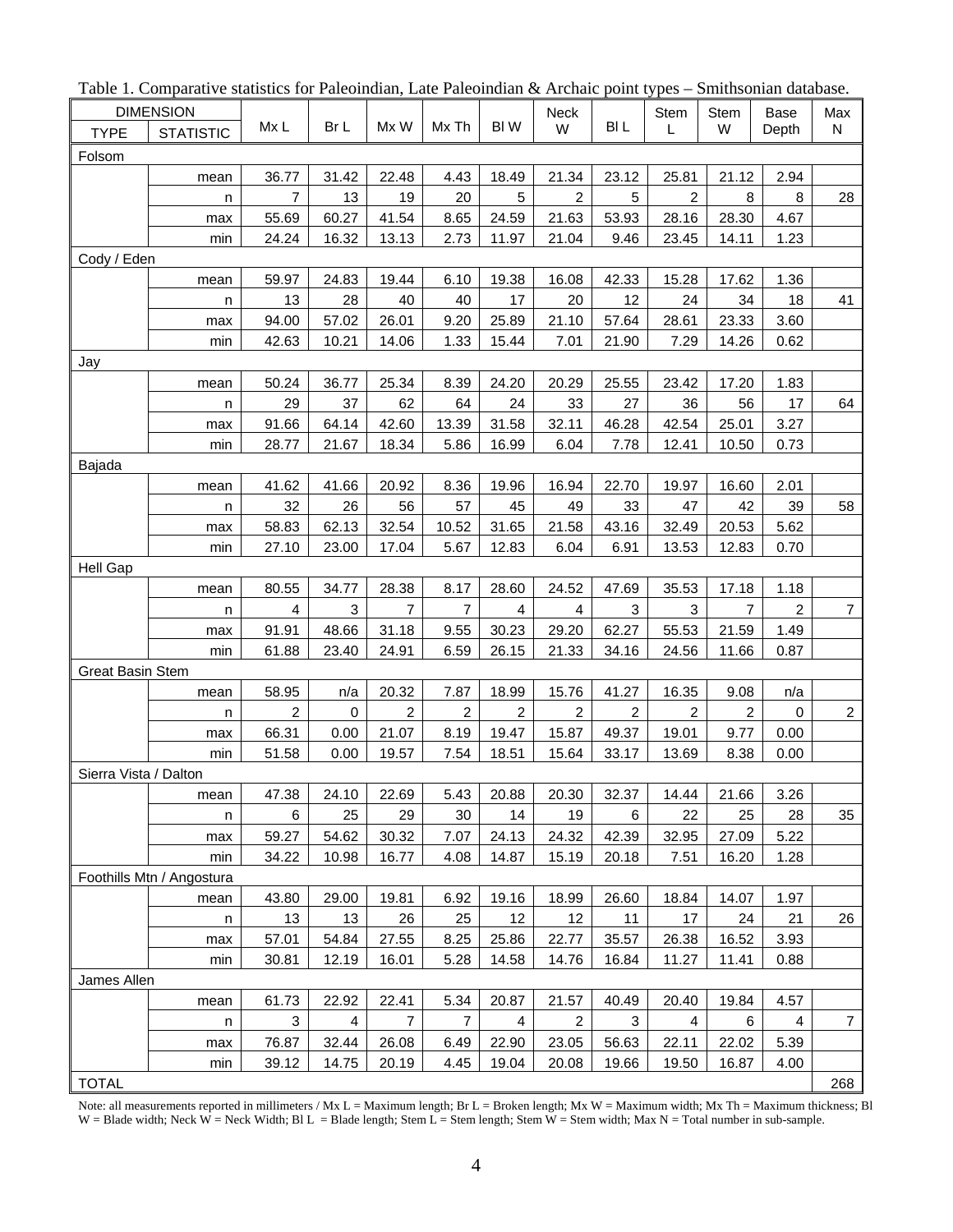| Artifact<br>No. | Type                        | Mx L  | Br L  | Mx W  | Mx Th | BI W  | Neck W | BI L  | Stem L | Stem W | Base<br>depth |
|-----------------|-----------------------------|-------|-------|-------|-------|-------|--------|-------|--------|--------|---------------|
| 111             | Clovis?                     | 60.47 | n/a   | 30.36 | 8.82  | 29.61 | n/a    | 37.64 | 22.83  | 30.36  | 3.26          |
| 221             | Clovis?<br>(blade only)     | 42.22 | 42.22 | 22.97 | 5.41  | 22.13 | n/a    | 35.57 | 6.65   | 22.93  | n/a           |
| 208             | Clovis?                     | 24.08 | 24.08 | 26.29 | 5.53  | 26.25 | n/a    | 24.08 | n/a    | n/a    | n/a           |
|                 |                             |       |       |       |       |       |        |       |        |        |               |
| 90              | Folsom                      | 37.09 | 37.09 | 19.79 | 4.81  | 18.02 | n/a    | 17.29 | 19.80  | 19.73  | n/a           |
| 178             | Unidentified<br>(Folsom?)   | 26.21 | 26.21 | 23.38 | 4.71  | 26.21 | n/a    | 26.21 | n/a    | n/a    | n/a           |
| 239             | Folsom                      | 25.02 | 25.02 | 19.12 | 4.11  | n/a   | n/a    | n/a   | 25.02  | 19.12  | 3.37          |
| 276             | Folsom                      | 12.99 | 12.99 | 24.09 | 4.11  | n/a   | n/a    | n/a   | 12.99  | 24.09  | 3.22          |
| 228             | Midland                     | 47.29 | 47.29 | 23.17 | 6.76  | 47.29 | n/a    | 47.29 | n/a    | n/a    | 1.68          |
| 255             | Midland                     | 29.57 | 29.57 | 19.51 | 4.43  | n/a   | n/a    | n/a   | 29.57  | 19.51  | 1.66          |
| 277             | Midland                     | 27.58 | 27.58 | 19.03 | 4.19  | n/a   | n/a    | n/a   | 27.58  | 19.58  | 1.59          |
| 284             | Midland?                    | 18.60 | 18.60 | 22.51 | 4.58  | n/a   | n/a    | n/a   | 18.60  | 22.51  | .75           |
|                 |                             |       |       |       |       |       |        |       |        |        |               |
| ??              | Milnesand /<br>preform?     | 46.45 | n/a   | 20.60 | 7.11  | 20.05 | n/a    | 30.31 | 16.14  | 20.60  | n/a           |
| 149             | Milnesand /<br>Plainview    | 47.32 | n/a   | 26.06 | 5.80  | 26.06 | n/a    | 47.32 | n/a    | n/a    | n/a           |
| 254             | Plainview                   | 37.42 | 37.42 | 22.89 | 6.15  | 20.47 | n/a    | 19.99 | 17.43  | 20.71  | 1.76          |
|                 |                             |       |       |       |       |       |        |       |        |        |               |
| 222             | Angostura /<br>Agate Basin  | 47.44 | n/a   | 20.84 | 6.17  | 18.26 | n/a    | 27.51 | 19.93  | 20.84  | n/a           |
|                 |                             |       |       |       |       |       |        |       |        |        |               |
| 283             | James<br>Allen              | 37.82 | n/a   | 16.96 | 4.71  | 16.96 | n/a    | 37.82 | n/a    | n/a    | 2.77          |
|                 | James<br>Allen /            |       |       |       |       |       |        |       |        |        |               |
| 209             | Golondrinas                 | 24.15 | 24.15 | 24.49 | 5.93  | 24.23 | n/a    | 8.94  | 15.21  | 23.42  | 4.29          |
| 173             | Golondrinas                 | 45.45 | n/a   | 18.97 | 8.09  | 18.95 | 18.50  | 26.58 | 18.87  | 17.74  | 1.37          |
|                 |                             |       |       |       |       |       |        |       |        |        |               |
| 110             | Hell Gap /<br>Jay           | 63.43 | n/a   | 28.19 | 9.56  | 28.03 | 27.17  | 31.49 | 31.94  | 24.66  | n/a           |
|                 | Hell Gap /<br>$\text{Jay}/$ |       |       |       |       |       |        |       |        |        |               |
| C32             | Bajada                      | 49.73 | 49.73 | 28.53 | 8.56  | 28.53 | 23.01  | 25.37 | 24.36  | 17.32  | 1.23          |
| C33             | Jay                         | 56.40 | 56.40 | 23.71 | 9.20  | 23.62 | 19.66  | 37.89 | 18.15  | 19.32  | .96           |
| 268             | Java /<br>Bajada            | 45.98 | n/a   | 22.83 | 8.64  | 22.83 | 20.61  | 18.41 | 27.57  | 17.24  | 1.32          |
| 272             | $\text{Jay }$<br>Bajada     | 52.47 | n/a   | 27.80 | 8.05  | 27.80 | 24.98  | 24.01 | 28.46  | 20.52  | 1.19          |

Table 2. Comparative measurements for Paleoindian, Late Paleoindian and Archaic point types – Bockman Collection.

Note: all measurements reported in millimeters / Mx L = Maximum length; Br L = Broken length; Mx W = Maximum width; Mx Th = Maximum thickness; Bl W = Blade width; Neck W = Neck Width; Bl L = Blade length; Stem L = Stem length; Stem W = Stem width; Max N = Total number in sub-sample.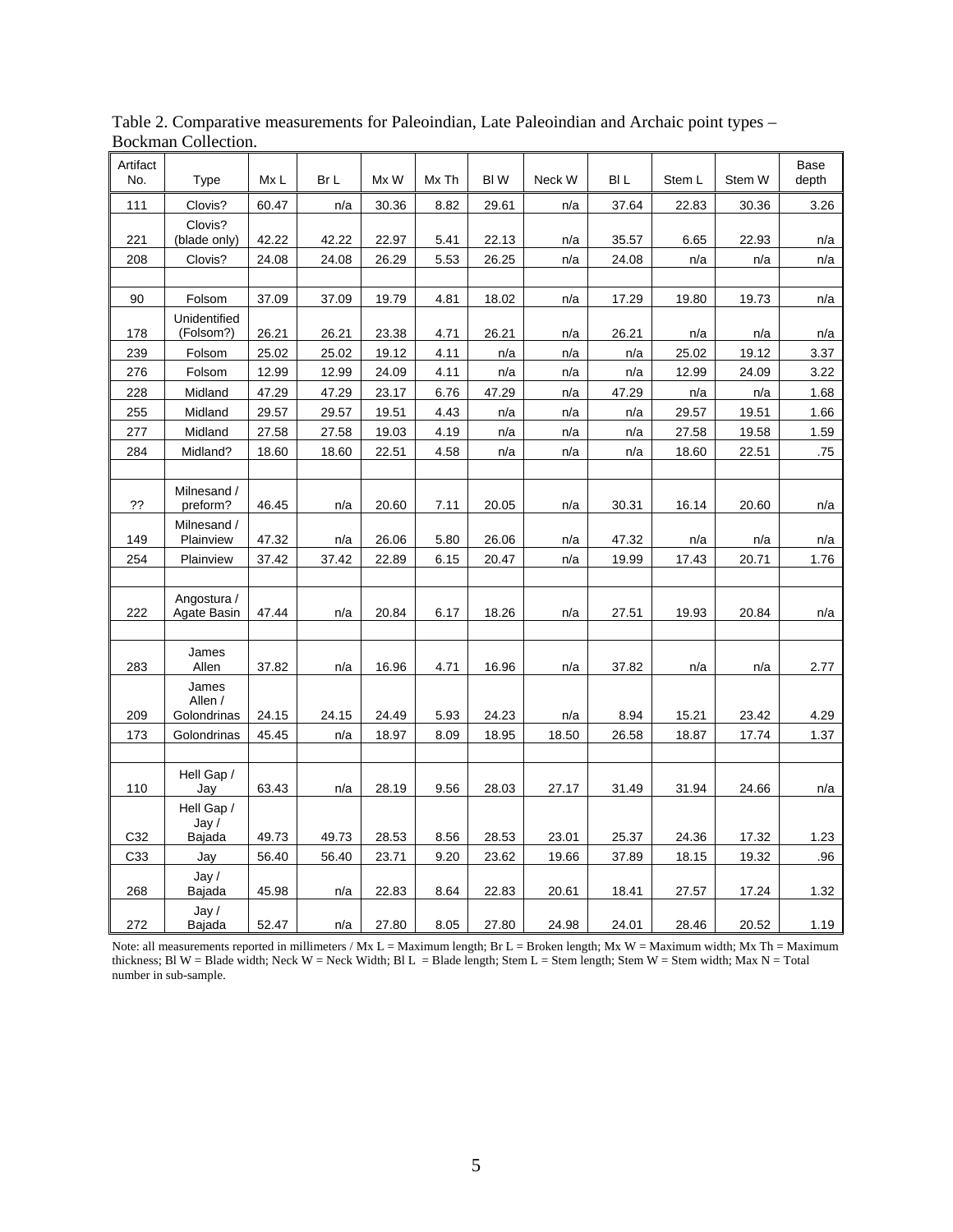#### **Plainview / Milnesand**

Points No. 284 and No. 254 were classified as Plainview points. Points No. 149 and "No Number" were classified as Milnesand points. Both types are considered typical of Late Paleoindian points in eastern New Mexico. However, Plainview points typically have shallow, concave bases and slightly expanding sides, while the Milnesand point has more parallel sides and flat or slightly convex bases. The MxW dimensions for all four points are roughly similar, falling between 26.06 and 20.60 mm, while the No. 284 point seems to be significantly thinner than the others (4.58 vs. 7.11, 5.80 and 6.15 mm). The Smithsonian – Los Alamos database contained only two Plainview points, with MxW dimensions of 22.28 and 24.00 mm, and MxTh dimensions of 5.23 and 4.52 mm. Points No. 284 and 254 (the Bockman Plainview points) have MxW dimensions within the width range of those for the Smithsonian – Los Alamos Plainview points. The two Milnesand points in the Bockman Collection (No. 149 and "No Number") fall outside that range. These data suggest that Milnesand and Plainview points may be distinct types.

#### **Hell Gap / Great Basin Stemmed / Jay / Bajada**

Points No. 32, 33, 110, 268 and 272 are classified as either Hell Gap / Jay, Jay or Jay / Bajada. Those classified as Bajada (No. 32, 110 and 268) have more well-defined stems and shallow, concave bases. Both No. 268 and 272 are complete points and their MxL dimensions fall at the high end of the MxL range for Bajada points in the Smithsonian – Los Alamos database. Those points, and No. 32, fall into the upper range of the MxW dimension, while their MxTh dimensions fall close to the mean. In contrast, the MxL, MxW, and MxTh dimensions of No. 268 and 272 fall near the means of those dimensions for the Jay point. Points No. 268 and 272 are below the MxL range for Hell Gap points and almost below the MxL range for Great Basin Stem points. Point Nos. 268 and 32 are within the MxW range for Hell Gap points, but significantly wider than Great Basin Stem points. Points No. 32, 268 and 272 are within the MxTh range for Hell Gap points, but generally thicker than the Great Basin Stem points.

The Hell Gap / Jay points (No. 32 and 110) have slightly convex bases and are also thought to be similar to Great Basin Stemmed points. Only No. 110 falls with the MxL dimension for Hell Gap points, and it is at the very low end of that range. It also falls within the MxTh range for Hell Gap points, but at the top end of that range. No. 32 is below the MxL range and just above the mean for the MxTh dimension. Both points fall close to the mean of the MxW dimension for Hell Gap points. In comparisons of these two points to Great Basin Stem points, point No. 110 falls within the MxL range, while No. 32 is below. Both points are too wide and too thick to be Great Basin Stem points.

Metrically, all five points (32, 33, 110, 268 and 272) could be considered as Jay points, since Jay points in the Smithsonian – Los Alamos database had very broad ranges for the MxL, MxW and MxTh dimensions. Thus, it appears that the Hell Gap and Jay points could be morphologically interchangeable, although there is a wide variety of sizes in the Jay type. The Early Archaic points in the Bockman Collection can be classified as Jay variants or even early Bajada types.

Chronologically, the Great Basin Stem points date from 10,700 to 7,550 BP, while the Hell Gap points date from 10,450 to 9,350 BP. Concave base stem points date to 8,200 – 8,000 BP (Pitblado 2003:102). The dates established by Irwin-William (1973) for Jay points (7,500 – 6,800 BP) and Bajada points (6,800 – 5,200 BP) are less secure and additional work may reveal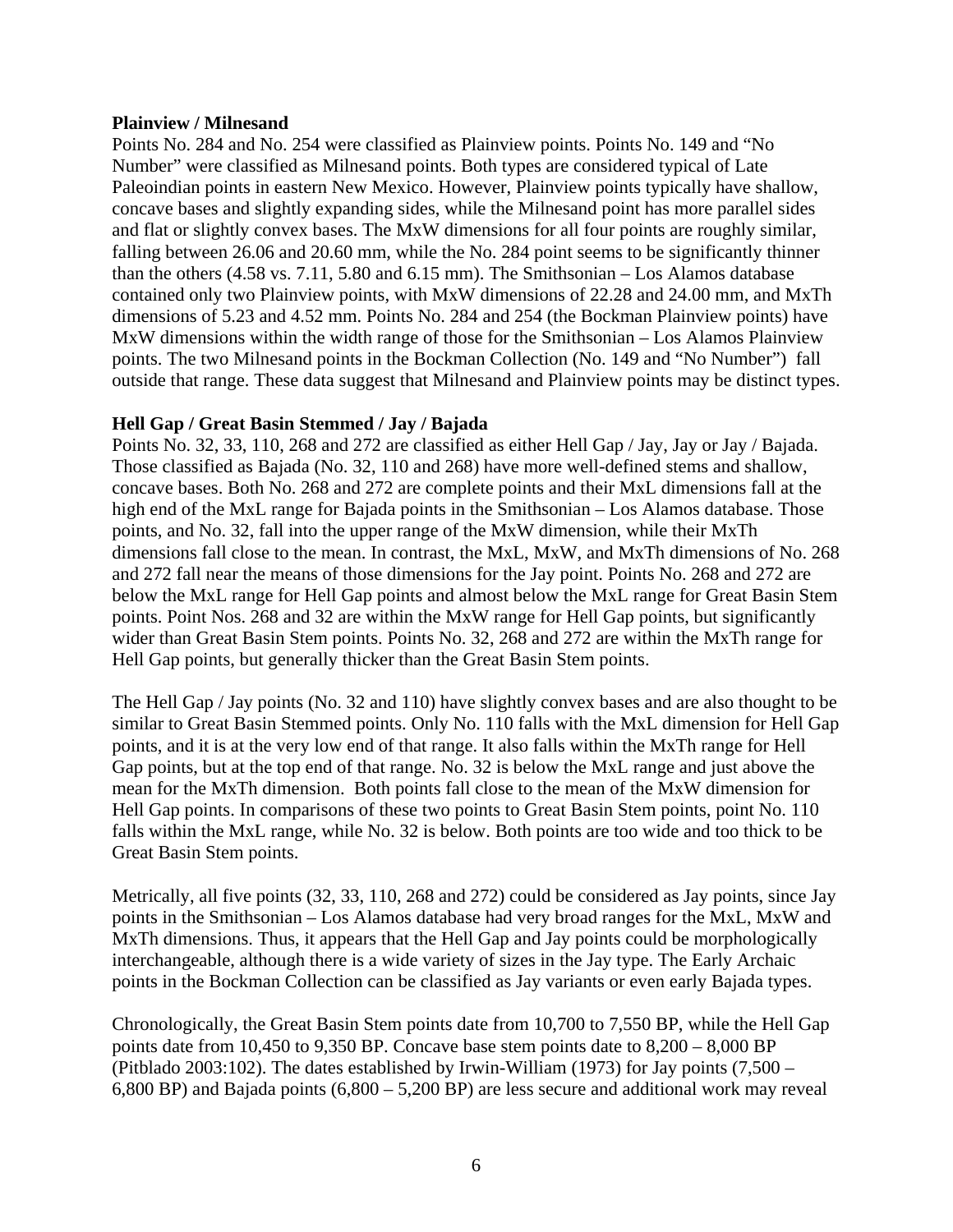their temporal overlap with each other and the overlap of Jay points with other concave base stem points.

## **SUMMARY & CONCLUSIONS**

Based on our brief metric analysis of the projectile point sample from the Bockman Collection, there are apparent similarities among several named types of Late Paleoindian point styles that cluster across: 1) James Allen and Sierra Vista / Dalton types; 2) Angostura, Mountain-Foothills and Golondrinas types; 3) and Hell Gap, Jay and Bajada types. Plainview and Milnesand may be distinct, although this conclusion is based on a very small sample. While overlapping date ranges for some of these clusters suggest that morphologically similar points may have more widespread distributions during certain periods than we had previously thought, the cultural meaning of this patterning is still not clear. A broader research effort, examining similarities and differences among contemporary sites with similar point types over the regions defined by these point clusters may shed more light on this problem.

## **ACKNOWLEDGMENTS**

This research was funded in large part by a Mini-Grant from the Museum of New Mexico Foundation Friends of Archaeology (FOA), for which we are very grateful. We would also like to thank several FOA volunteers for their assistance in organizing the Bockman Collection. Between August 23 and October 11, 2007, Arlen Westbrook and Mary Anne Sanborn diligently completed the inspection and preliminary cataloguing of 296 artifacts, tagging and bagging them for eventual curation. Between February 5 and February 23, 2009, Ann Beckett created a superb digital database of all the items within the Bockman Collection. Thanks to all for your hard work.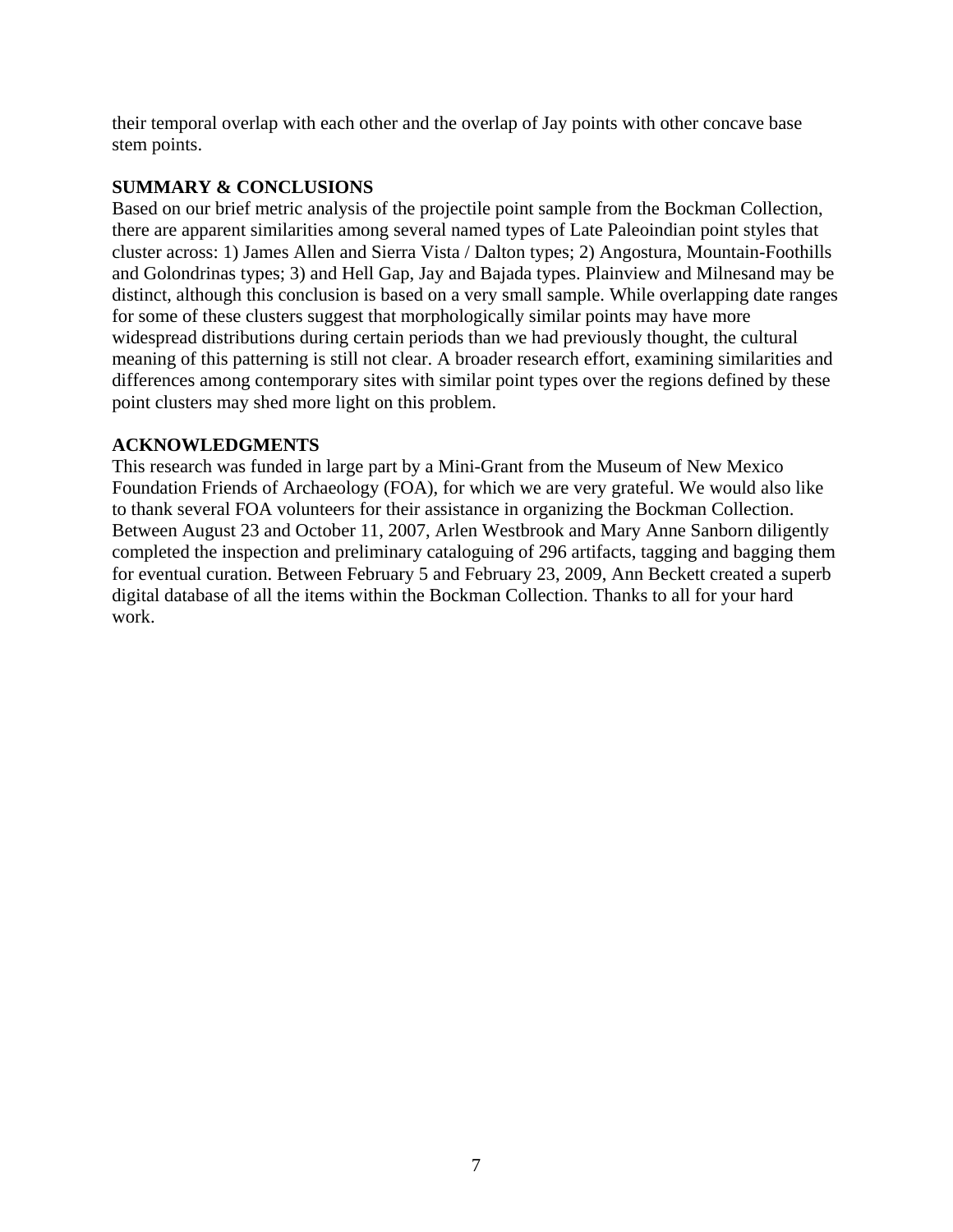#### **REFERENCES**

Frison, George C. 1991 *Prehistoric Hunters of the High Plains*. 2nd Ed. Academic Press, New York.

Irwin-Williams, Cynthia

1973 The Oshara Tradition: Origins of Anasazi Culture. *Eastern New Mexico University Contributions in Anthropology* 5(1):1-28.

Perttula, Timothy K. 2004 *The Prehistory of Texas*, Texas A&M Press, College Station.

Pitblado, Bonnie L.

2003 *Late Paleoindian Occupation of the Southern Rocky Mountains – Early Holocene Projectile Points and Land Use in the High Country*. University Press of Colorado, Boulder.

Vierra, Bradley J., Margaret Jodry, M. Steven Shackley and Michael Dilley 2005 Ancient Foragers of the Northern Rio Grande. Paper presented in the symposium *From Paleoindian to Archaic: Views on the Transition* at the 70th Annual Meeting of the Society for American Archaeology, Salt Lake City.